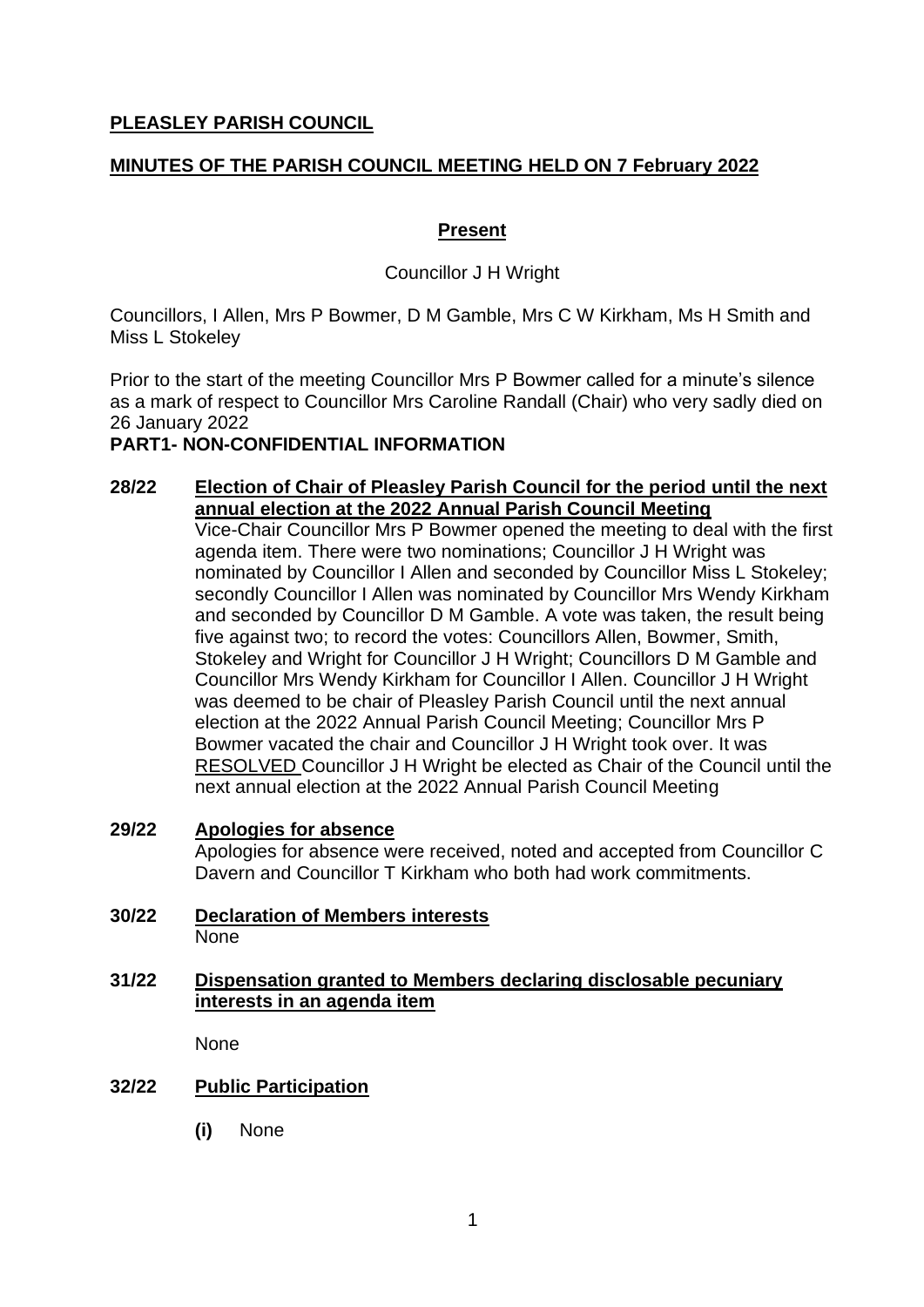## **(ii) Report of the Police Representative**

(i) No police representative was present at the meeting. The Clerk reported the crime statistics for December 2021 had not yet been published on the Police website.

#### **(iii) Report from Community Speedwatch Initiative (if any)** It was reported that all Community Speedwatch events were still

currently suspended. It was

RESOLVED that the report be noted

# **(iv) Report of the County Councillor**

Councillor Dale reported that funding had been approved for 2022/23 Highways projects; this would include some resurfacing work on the A617 and road safety improvements on the B6407 close to the Pleasley roundabout. She also reported that she was using funding from her leadership allowance to make donations to support the Pleasley Colliery Welfare Band, support towards a training defibrillator for the St John's Ambulance group, and a toddler group and youth club.

# **(v) Report of the District Councillor**

There was no report from the District Councillor

# **33/22 Date of next Meeting**

RESOLVED that the next meeting of the Parish Council be held on Monday 7 March 2022 and that the meeting for April be provisionally fixed for 4 April 2022.

# **34/22 Minutes of Last Meeting**

RESOLVED that the minutes of the meeting held on 10 January 2022 be approved as a correct record and signed by the Chair**.**

**35/22 Chairman's Announcements** None

# **36/22 Allotments**

(i) The Clerk reported that an officer from the Environmental Health Service, Bolsover District and North East Derbyshire District Councils had received complaints about unauthorised burning and noise nuisance from livestock on the Meden Avenue Allotment Site. The Clerk had requested that information obtained from the investigation caried out by the officer is made available to share with the members of the council. It was

RESOLVED that the Clerk will liaise with the Council Officer with a view to presenting the findings at a future meeting.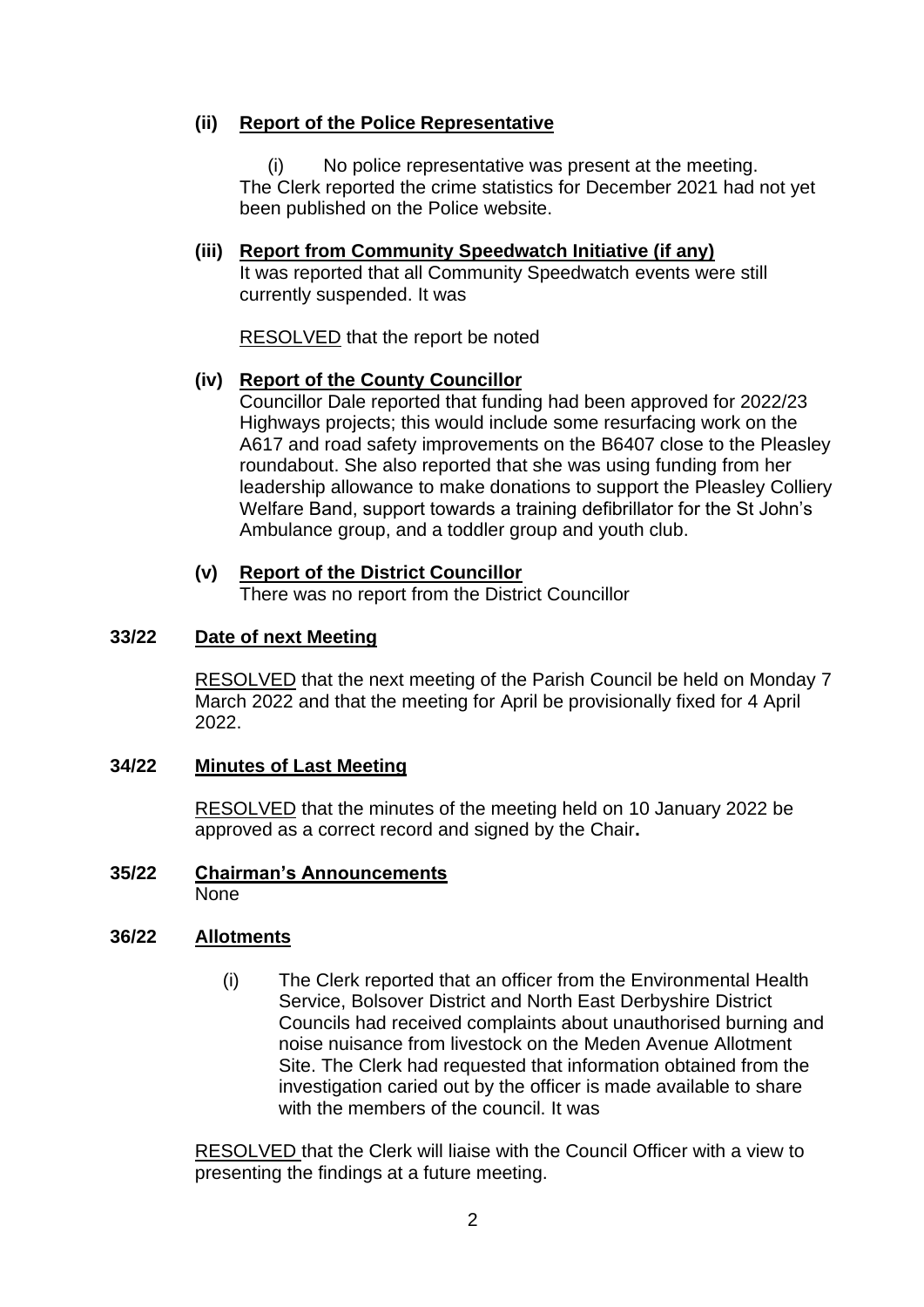## **37/22 Cemetery**

(i) The Clerk reported that it was likely that the new gates would be installed within the next month and recommended that this asset is added to the insurance schedule. It was

RESOLVED that the report be noted and that the Clerk arranges for the insurance schedule to be updated

## **38/22 Footpaths**

(i) No issues to report. It was

RESOLVED that the report be noted

## **39/22 Highways**

(i) The Clerk reported that an invoice had been received from Highways at Derbyshire County Council to charge for a call out to make safe an electricity supply box (subsequently removed) owned by the Parish Council following a road traffic collision on Newboundmill Lane. It was

RESOLVED that the report be noted and the Clerk is authorised to pay the invoice

## **40/22 New Houghton Community Centre**

(i) No issues to report. It was

RESOLVED that the report is noted

(ii) Update on Open Door Computer Group

The Clerk reported that minor problems with the broadband were still being experienced and it was considered necessary to investigate the possibility of restricting access to the power supply such that the router could be left on permanently. It was

RESOLVED that the report be noted and the Clerk liaise with the Open Door Computer Group instructor and the NHCC caretaker to identify a possible solution to this issue and, if necessary, investigate the potential cost of an electrical work which may be required

## **41/22 Recreation Grounds**

(i) No issues to report. It was

RESOLVED that the report be noted

#### **42/22 Street Lighting**

(i) The Clerk reported that a new column had been installed on Newboundmill Lane to replace the Classic lamppost which had fallen and was beyond economical repair. It was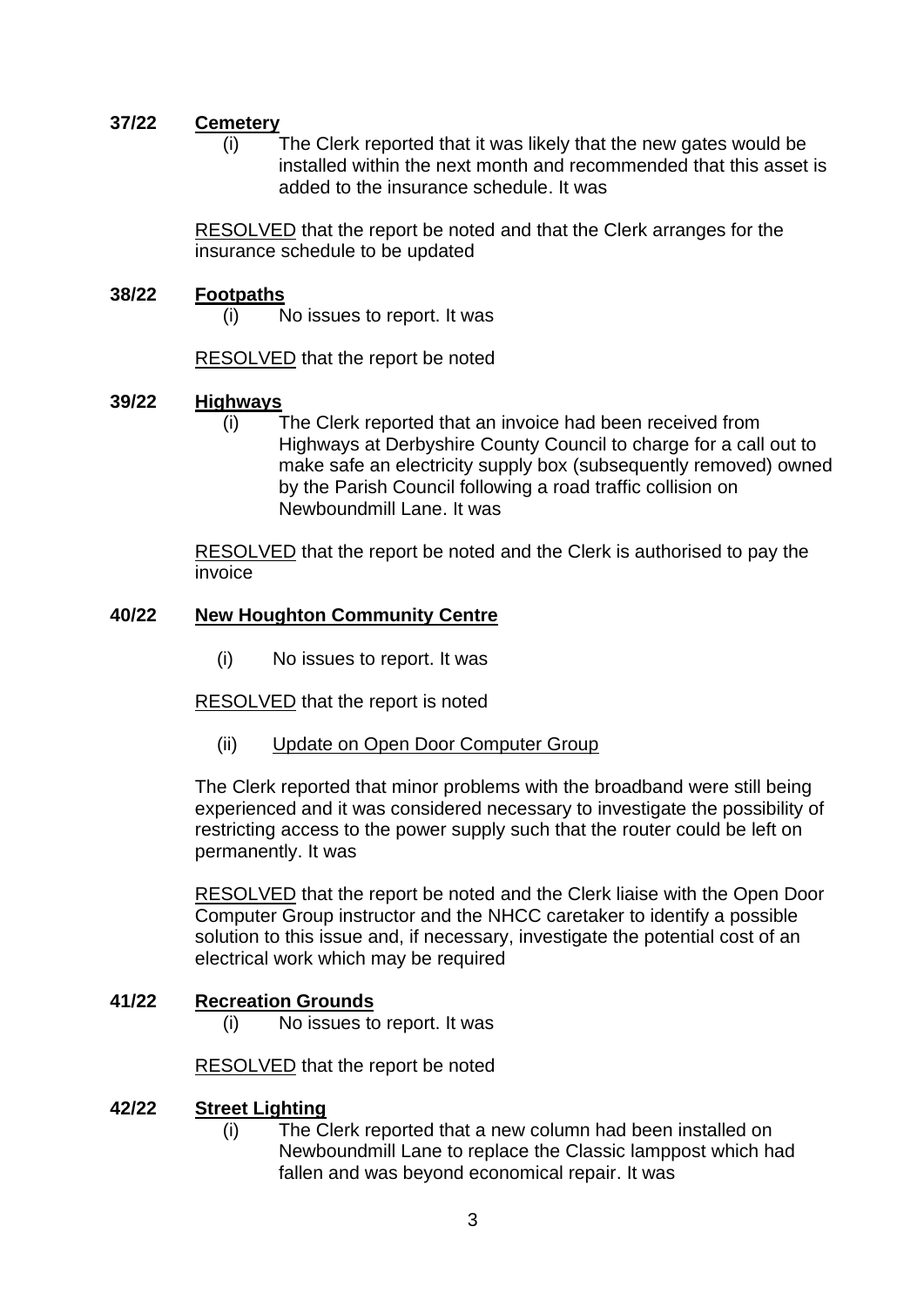RESOLVED that the report be noted.

**43/22 Verney Institute** (i) No issues to report. It was

RESOLVED that the report be noted

## **44/22 Correspondence The following items of general correspondence have been received:**

(i) Email from Derbyshire County Council 11 January – Community News. It was

RESOLVED that the contents be noted

(ii) Email from Bolsover District Council - Commonwealth Games - Queens Baton Relay - Baton Bearers. It was

RESOLVED that the contents be noted

(iii) Letter from the Secretary of State for Levelling Up, Housing and Communities regarding The Queen's Platinum Jubilee. It was

RESOLVED that the contents be noted

(iv) Email from Derbyshire County Council - CST Policy & Research (Corporate Services and Transformation): Transport to Covid-19 vaccination appointments. It was

RESOLVED that the contents be noted

(v) Email from Nottinghamshire County Council with details of a Consultation on the draft Nottingham and Nottinghamshire Waste Local Plan. It was

RESOLVED that the contents be noted

(vi) Email from Derbyshire County Council – Community News from Derbyshire County Council – 25 January. It was

RESOLVED that the contents be noted

(vii) Email Advertising the New Anne Robson Trust Pre-bereavement Helpline. It was

RESOLVED that the contents be noted

(viii) Email from Derbyshire County Council with February's health and wellbeing content calendar, It was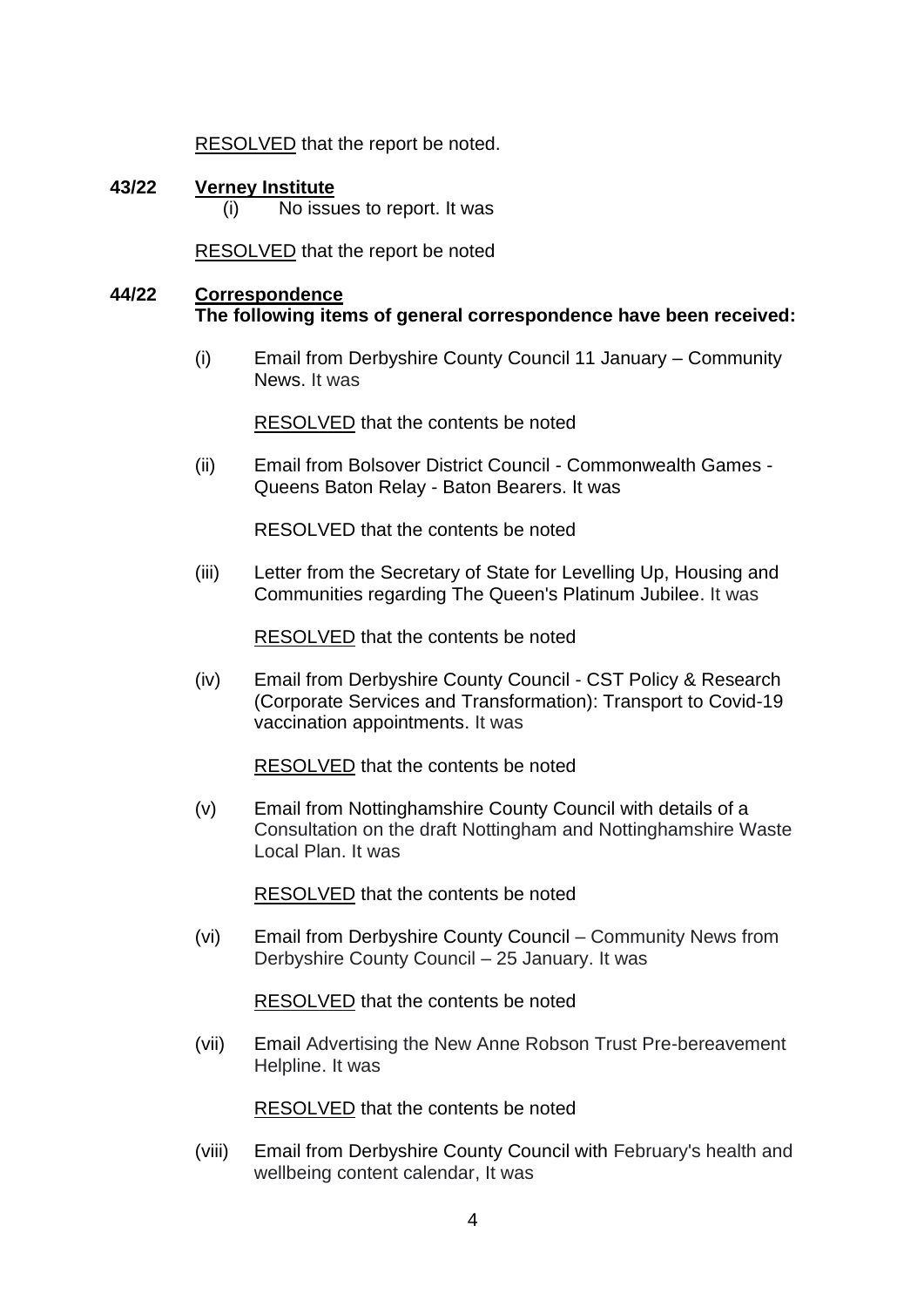## RESOLVED that the contents be noted

(ix) Email from Bolsover District Council informing that the next meeting of the Pleasley Park and Vale Conservation Area Joint Working Group scheduled to take place on the 9th February at 2pm has been cancelled. It was

RESOLVED that the contents be noted

(x) Email from Active Derbyshire - January 2022 news. It was

RESOLVED that the contents be noted

## **45/22 Pleasley Parish Council Newsletter**

 $(i)$  It was reported that the distribution of Edition 63 is ongoing. It was

RESOLVED that the report be noted

**46/22 Pleasley Parish Council's Website** No issues to report. It was

RESOLVED that the report be noted

## **47/22 Live and Local**

It was reported that 31 tickets were sold for the Tiwkilin Concert on 5 February 2022. It was also reported that tickets were now on sale for the next event scheduled for 26 March 2022. It was

RESOLVED that the report be noted

## **48/22 Scarecrow Festival 2022**

There was a short discussion to consider whether to hold a festival in 2022, possible dates and times, a charity to which a donation of money raised could be made and a process for organising the event. It was

RESOLVED that a festival will be held with provisional dates of 4<sup>th</sup> and 5<sup>th</sup> June 2022, which are subject to review at a future meeting; the nomination of a charity and the process for organising the event would be considered at a future meeting

## **49/22 Servicing of Dog/Litter Bins – Proposed Recharges from Bolsover District Council for 2022/23**

A short discussion was held to consider the quotation from Bolsover District for the emptying of litter and dog waste bins. It was

RESOLVED that that the quote is accepted and the maintenance contract is renewed for 2022/23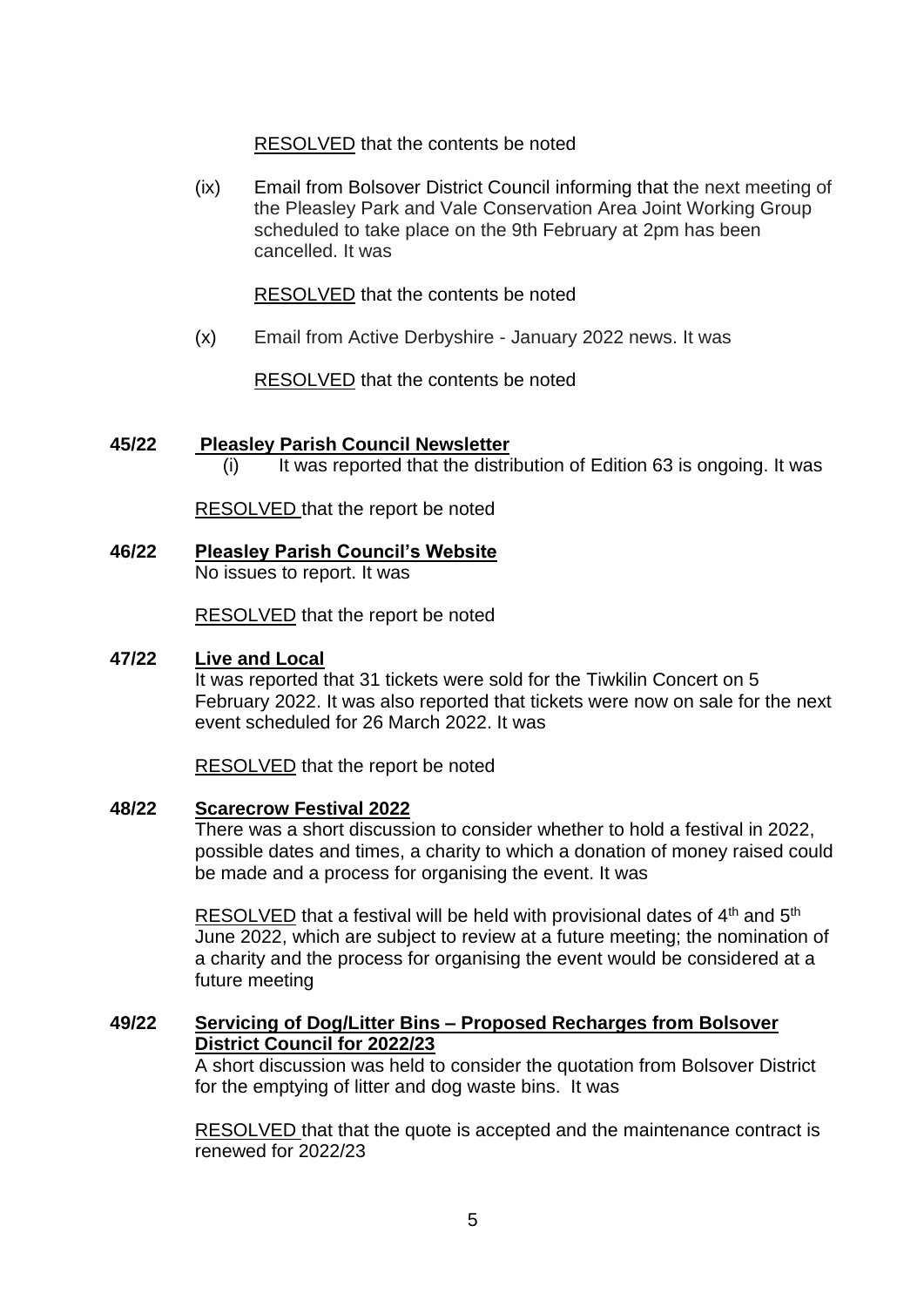## **50/22 Grounds Maintenance Tender – Proposed charges from Bolsover District Council for 2022**

Consideration was given to the quotation from Bolsover District Council for grass cutting at Pleasley Cemetery and the Rotherham Road and Terrace Lane recreation Grounds for 2022. It was

RESOLVED that the quote is accepted and the maintenance contract is renewed for 2022

## **51/22 Notification of Parish Councillor Vacancy**

The Clerk reported that the vacancy had been notified to Bolsover District Council and the procedure for starting the co-option process was agreed if a request for an election was not received by the District Council. It was

RESOLVED that the report be noted and that if a request for an election is not received the Clerk will advertise the vacancy to be filled by co-option with a deadline for applications of 31 March 2022.

## **52/22 DALC Newsletters January 2022**

RESOLVED that the contents be noted

## **53/22 Appearance of Pleasley Parish Area**

No issues to report. It was

RESOLVED that the report be noted

## **54/22 Planning Matters**

Planning applications

(i) Planning applications received after the publication of the agenda

None

- (ii) To receive and consider any further late planning applications (received after publication of this agenda) None
- (iii) Ratification of decisions made by email consultation since the last meeting

None.

## **Notification of Decision**

Application No: 21/00711/DETAG Proposal: Erection of a grain store and chemical store Location: Elm Tree Farm Water Lane Stony Houghton Mansfield Applicant: Mr Ben Garstang

Further to the consultation regarding the above application for a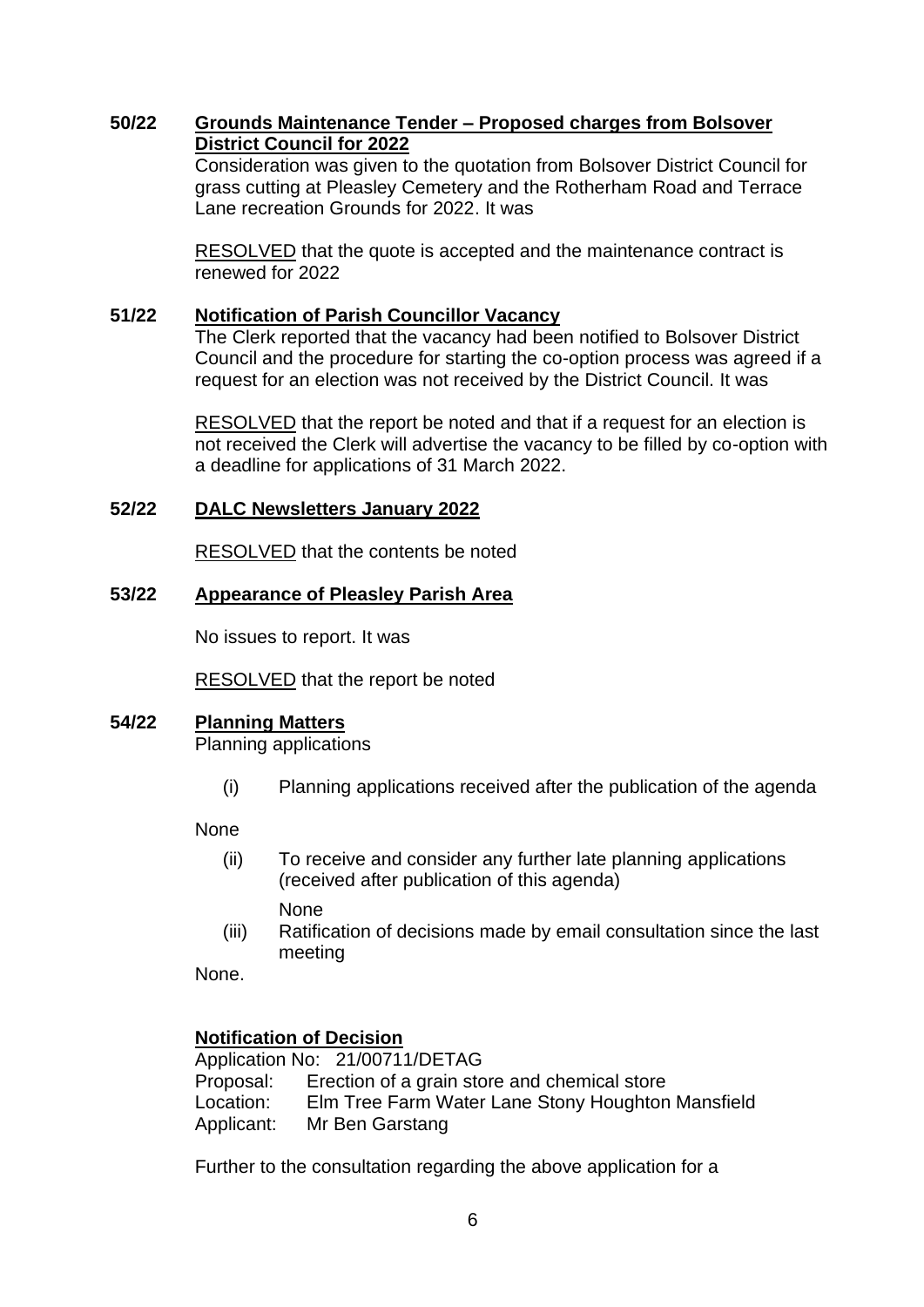Determination for Agricultural or Forestry Development. Following consideration of the application the Council has determined that prior approval is not required for the development and it may go ahead.

Application No: 21/00527/FUL Proposal: Change of use of 3 Barns from existing storage of crops and farming machinery to storage of caravans. Location: Lodge Farm Stanton Street New Houghton Mansfield Applicant: Donna Stevens

Approved subject to six conditions

Application No: 21/00722/FUL Proposal: Change of use from Guest House to residential dwelling Location: Appleby Guest House Chesterfield Road New Houghton Mansfield Applicant: Mrs Lisa Falconer

Approved subject to one condition.

## **55/22 Accounts**

#### **Expenditure**

| <b>Cheque No</b> | To                                              | <u>For</u>                                                                             | Amount   |
|------------------|-------------------------------------------------|----------------------------------------------------------------------------------------|----------|
| 0830             | Smith of Derby Ltd                              | Service of clock at Verney Institute -<br>three-year contract (2022, 2023 and<br>2024) | £562.80  |
| 0831             | Civic Pride UK Ltd                              | Christmas Light Display 2021                                                           | £4680.00 |
| 0832             | <b>Bolsover District</b><br>Council             | Dog/Litter bin emptying 1 October to 31<br>December 2021                               | £786.24  |
| 0833             | D M Gamble                                      | Reimbursement for payment to print<br>company for Printing Newsletter Edition<br>63    | £326.40  |
| 0834             | <b>Shirebrook Town</b><br>Council               | Hire of outreach chair aerobics<br>instructor for exercise class (December<br>2021)    | £40.00   |
| 0835             | <b>Total Integrated</b><br><b>Solutions Ltd</b> | Replace alarm sensor and emergency<br>light batteries at Verney Institute              | £303.64  |
| 0836             | H.E.W. Abbott<br>(Mansfield) Ltd                | Repair lighting fault and replace lighting<br>tubes at Verney Institute                | £235.95  |
| 0837 to<br>0841  | <b>Employees</b>                                | Wages and expenses                                                                     | £3134.52 |
| 0842             | <b>HMRC</b>                                     | Tax and NIC                                                                            | £220.31  |